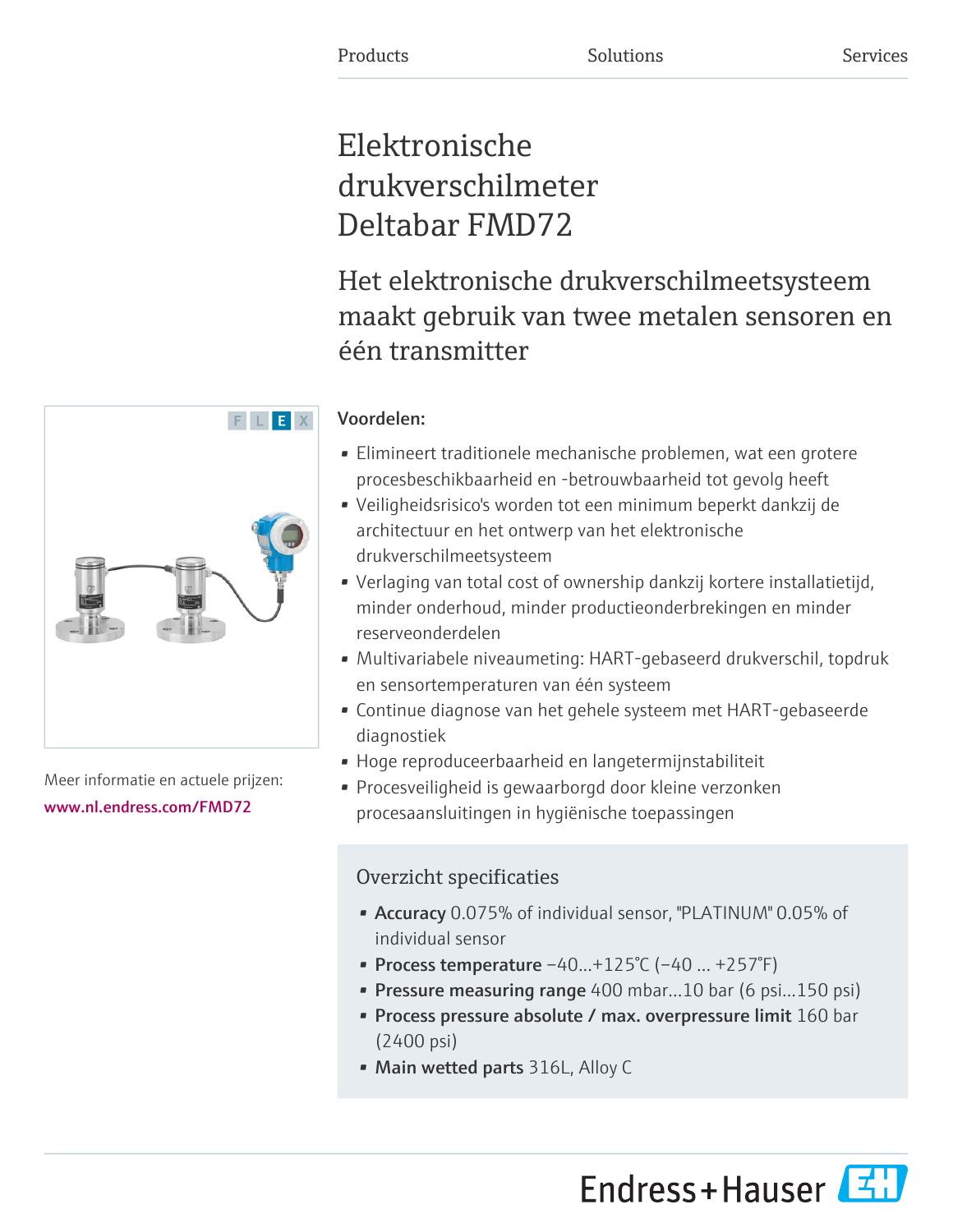Toepassingsgebied: De elektronische drukverschilmeter Deltabar FMD72 is een drukverschilmeetsysteem dat wordt gebruikt om de druk, het niveau, het volume of de massa van vloeistoffen in drukvaten of distillatiekolommen/verdampers te meten. De hogedruksensor (HP) meet de hydrostatische druk. De lagedruksensor (LP) meet de topdruk. Het niveau wordt berekend in de transmitter aan de hand van deze twee digitale waarden. Het elektronische drukverschilmeetsysteem kent niet de problemen die bij de traditionele drukverschilmetingen voorkomen.

## Kenmerken en specificaties

#### Pressure Meetprincipe

Differential pressure

#### Characteristic

Electronic differential pressure transmitter with metal sensor for level, volume or mass measurement in liquids.

#### Supply voltage

4...20 mA HART: 12...45V DC (Non Ex) Ex ia: 12...30V DC

#### Reference Accuracy

0.075% of individual sensor, "PLATINUM" 0.05% of individual sensor

Long term stability 0.05% of URL/year of individual sensor

#### Process temperature

 $-40...+125$ °C  $(-40...+257^{\circ}F)$ 

#### Ambient temperature

 $-40...+80°C$  $(-40...+176°F)$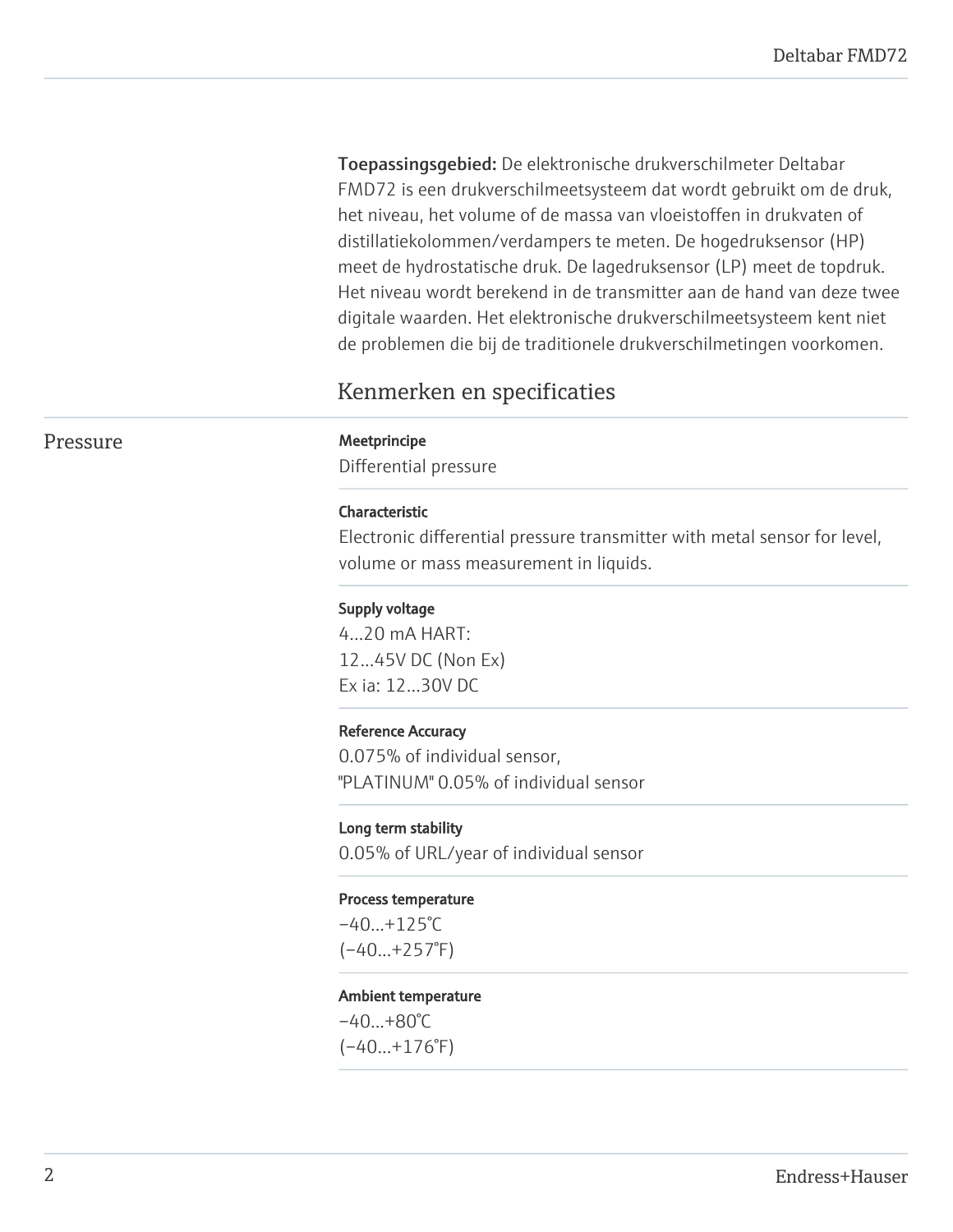#### Pressure

#### Measuring cell

400 mbar...10 bar (6 psi...150psi)

#### Vacuum resistance

10 mbar (0.15 psi)

#### Max. overpressure limit

160 bar (2400 psi)

#### Process connection

Threads Flange (DIN, ASME,JIS)

#### Process connection hygienic

DIN11851 DIN11864-1 Tri-Clamp DRD Varivent

#### Material process membrane

316L, AlloyC,

#### Fill fluid

Silicone oil Synthetic oil

#### Material housing

Die-cast aluminum Stainless steel

### Communication

4...20 mA HART

#### Certificates / Approvals

ATEX, FM, CSA, IECEx, NEPSI, INMETRO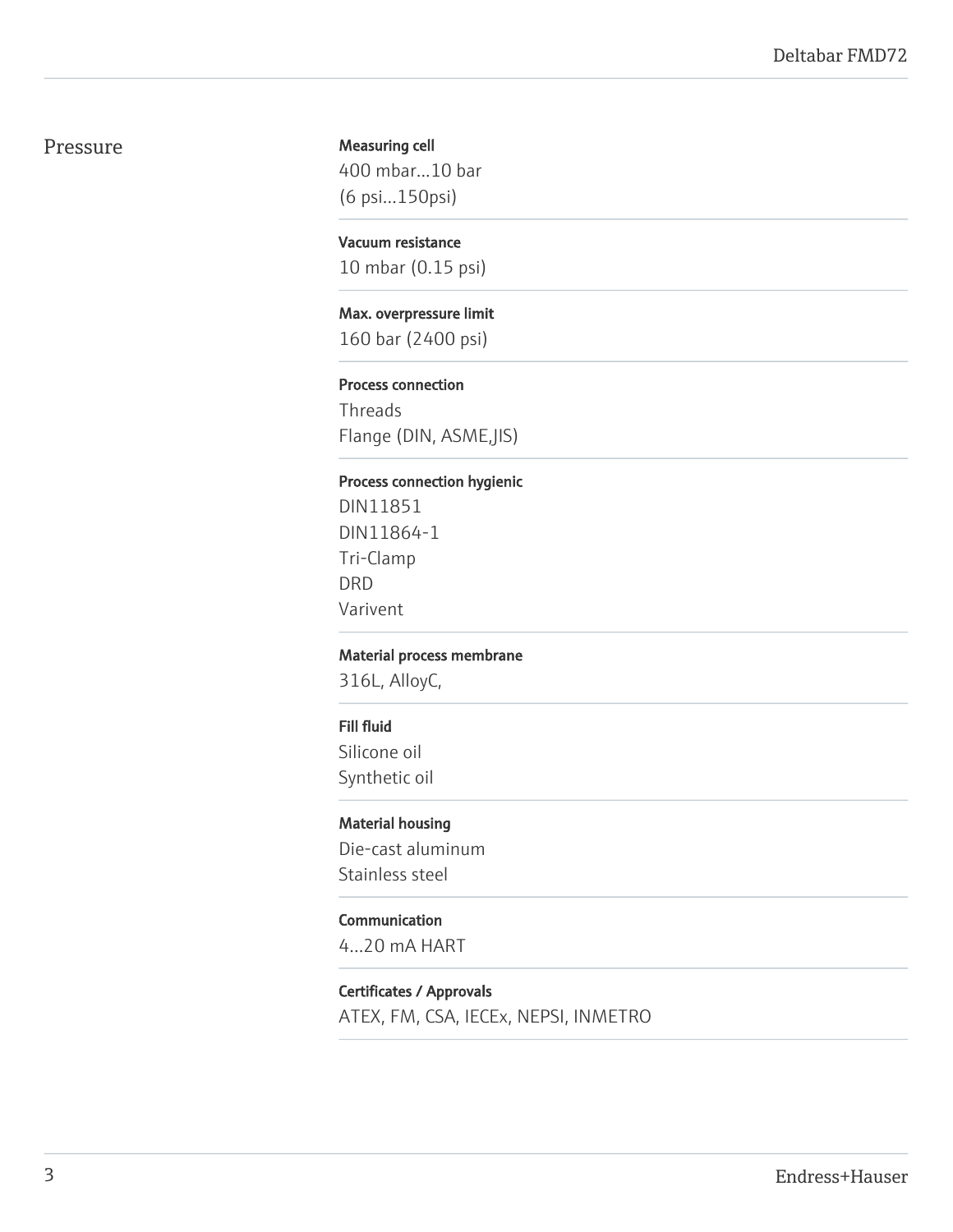#### Pressure

#### Design approvals

NACE MR0175, EN10204-3.1,

Hygienic approvals EHEDG 3A

Continuous / Liquids Meetprincipe

Differential pressure

Characteristic / Application Electronic differential pressure transmitter with metal sensor for level, volume or mass measurement in liquids.

Supply / Communication 4...20 mA HART

#### **Accuracy**

0.075% of individual sensor, "PLATINUM" 0.05% of individual sensor

#### Long term stability

0.05% of URL/year of individual sensor

#### Ambient temperature

–40...+80°C  $(-40... + 176°F)$ 

#### Process temperature

 $-40...+125$ °C  $(-40 ... +257)$ <sup>°</sup>F)

#### Process pressure absolute / max. overpressure limit

160 bar (2400 psi)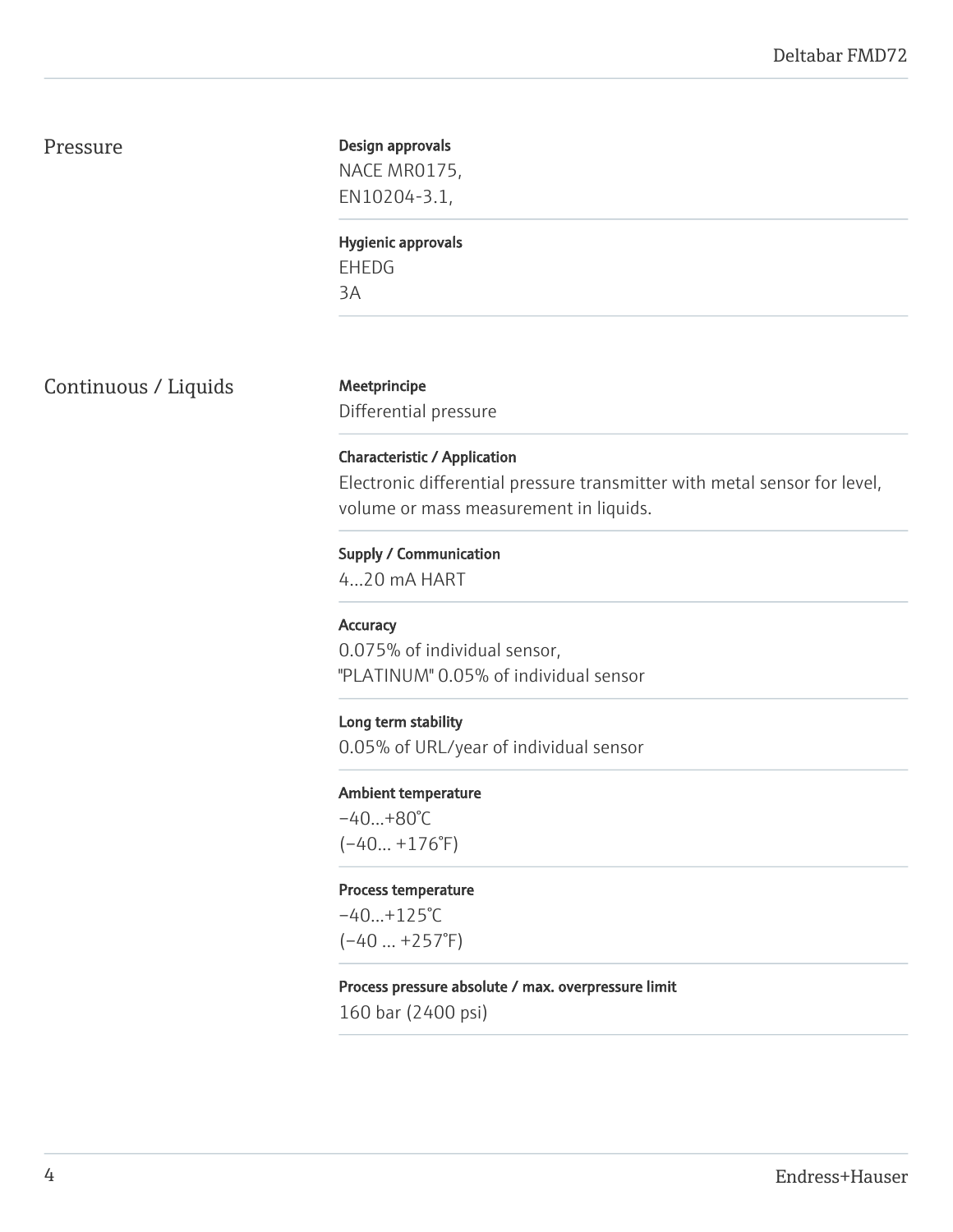## Continuous / Liquids

## Pressure measuring range

400 mbar...10 bar (6 psi...150 psi)

#### Main wetted parts

316L, Alloy C

#### Process connection

Threads Flange (DIN, ASME,JIS)

#### Process connection hygienic

DIN11851 DIN11864-1 Tri-Clamp DRD Varivent

#### Communication

4...20 mA HART

#### Certificates / Approvals

ATEX, FM, CSA, CSA C/US IEC Ex, NEPSI, INMETRO

#### Design approvals

NACE MR0175 EN10204-3.1

#### Hygienic approvals

FDA

#### **Options**

4-line digital display SS- or Aluminium housing

#### Application limits

Use the Software Applicator Sizing Electronic DP